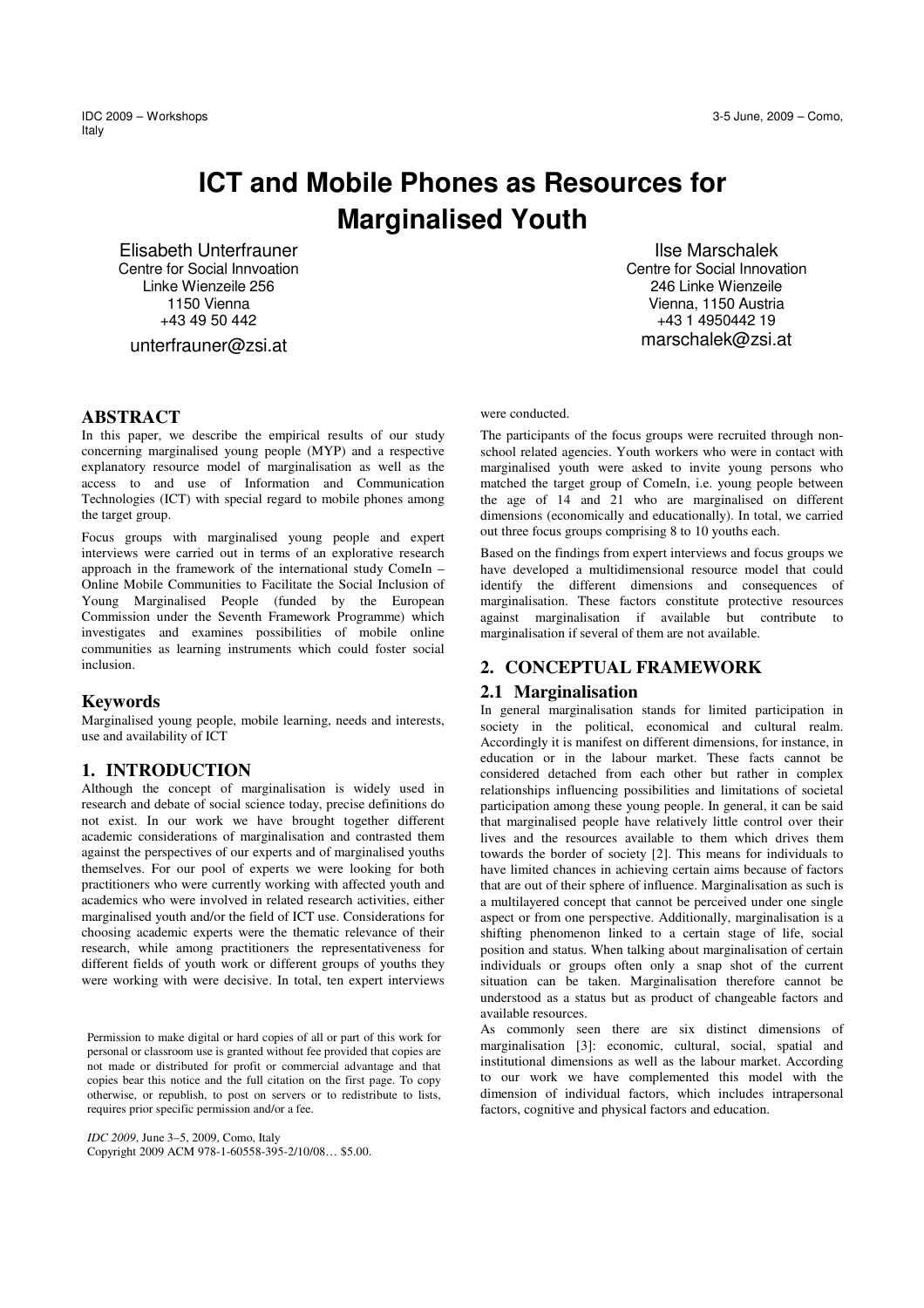Italy

### **2.2 Multidimensional Resource Model**

According to the dimensions and factors of marginalisation and their validation confirmed by experts and also youth themselves within our study we have worked out a multidimensional model of resources (cf. figure 1). In this model we have set resources opposite to needs (in terms of lack of resources). The underlying aim is to reformulate needs and lacks into positive aspects and so to be able to give a picture of all necessary resources that youths would need to avoid marginalisation. In this not deficit oriented but resource centred model each branch is broken down into levels as far as possible so as to come to a very precise description of concrete resources.

Generally we have clustered the model into three sectors: social acceptance, attributes and assets and preventive measures. On the first level we show the main fields of resources according to the previously mentioned seven dimensions of marginalisation (yellow circles in figure 1). The second level (blue) describes resources more precisely, for instance the family. Further levels (green, orange) break down to more and more specific resources as we have worked them out during our study.

To summarise this model it can be said, if some of the branches are interrupted or missing and thus the resources are not available the youths are at risk for marginalisation.

For the current contribution within the framework of this general model we have focused on the sector of attributes and assets and worked out needs and resources of young marginalised people linked with ICT in general and the possibilities of mobile phones in particular.



**Figure 1 – multidimensional resource model (left: general view, right: zoom in environment)** 

## **3. RESULTS**

For resources concerning ICT we focused on the environment. We have divided this level of resources into the spatial living environment and infrastructure. By spatial environment we mean the geographical environment, living in a rural or urban area, but also certain disadvantaged residential areas, remote areas or poor housing conditions. On the infrastructure side we have differentiated between education, mobility and communication. All three can be met by new media and therefore constitute resources for young marginalised people (MYP). ICT and mobile phones in particular can be very reliable resources.

# **3.1 Marginalised Youth and ICTs as Potential Resources**

Based on our empirical data communication tools were considered as windows to the outside world specifically for marginalised young people who are often isolated and experience difficulties in establishing and maintaining direct social contacts. In this sense ICTs are auxiliary tools, even though in general youths are consumers rather than active contributors to technologies, with some exceptions such as the use of web2.0 features. Nevertheless, new media seemingly play an important role among marginalised young people as well. However, ICT offers have to meet certain requirements to serve as practical resources for marginalised young people.

#### *3.1.1 Requirements*

Only if technology is fast and reliable it is seen as a resource. Another requirement is affordability and access at any time. Youths also seem to be more attracted if the technology allows for playfulness such as gaming. ICT gadgets also serve as prestige objects. Therefore, design as well as the brand of the tool is important. Being able to afford modern technology tools helps youth to signalise their societal inclusion. Being up to date is important in order to take part in a community and in this way to feel a sense of belonging.

Access to the Internet in general seems very important as well as home access or free access elsewhere. However, even when home access is given youngsters are often not allowed to surf the Internet in order to avoid costs. The place of access to the Internet varies: While some have home access others have to rely on different institutions such as youth centres, educational institutions, libraries or Internet cafes although the latter is associated with costs that youngsters often cannot afford. Access outside their homes often also means shared access with other people, but this fact was often appreciated by the youngsters as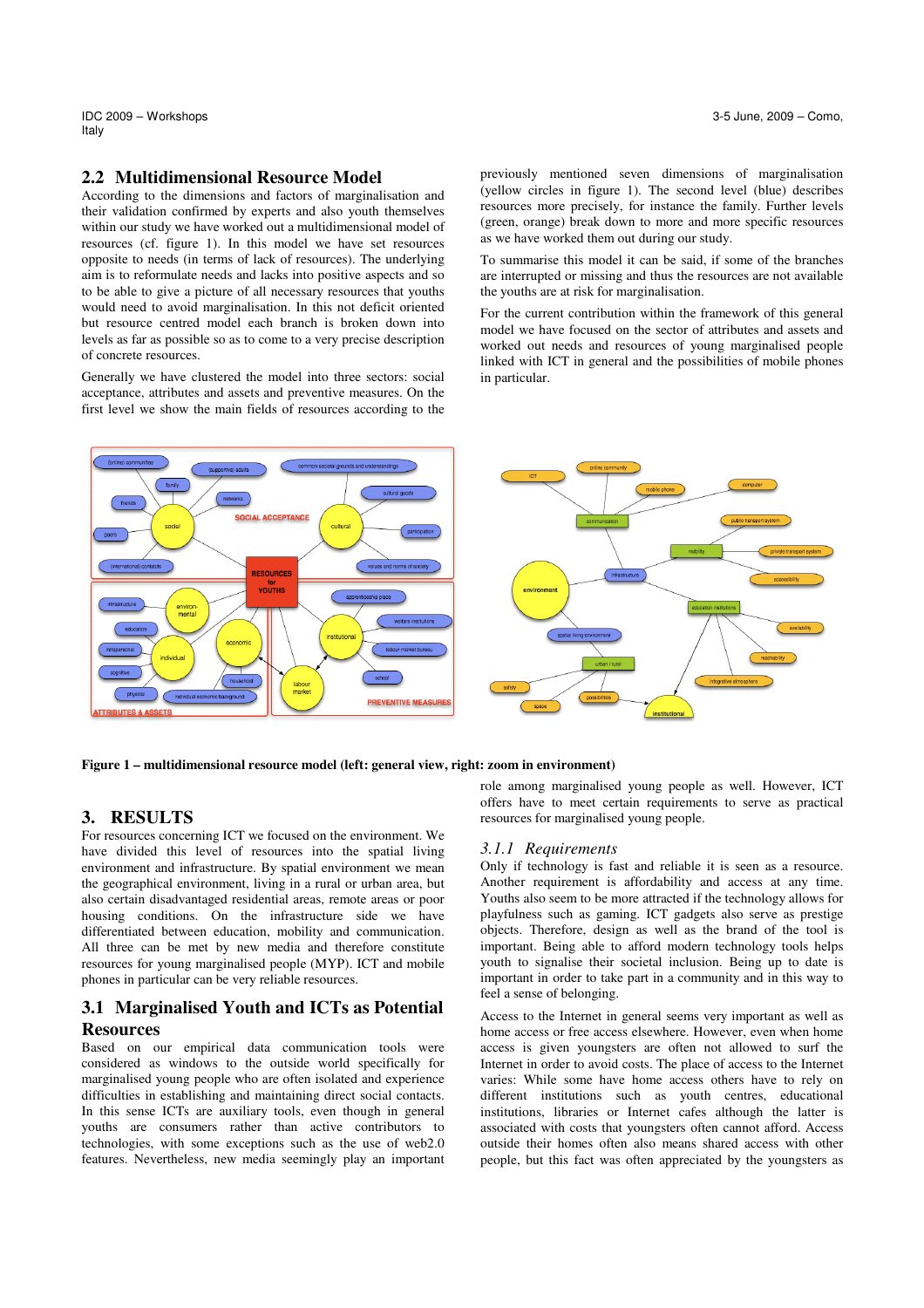IDC 2009 – Workshops 3-5 June, 2009 – Como, Italy

being supportive as well. Accessibility often is insufficient for females, especially when they have to share devices with male peers.

Other personal gadgets at their disposal that were named by the experts were cameras or MP3 players, which were often already integrated in their mobile phone. Technical devices which experts believed youngsters did not have at their disposal were portable devices such as laptops or iPods. Offers or mobile learning programmes via such media therefore would not reach young marginalised people.

Media competence is commonly seen as a crucial resource preventing marginalisation. Young marginalised youth do not lack such competences in general. However often there are differences in ICT skills between MYP and their peers. This was noted, particularly concerning used software and tools. Problems would become manifest when using programmes such as spreadsheets or text processing programmes. Thus, marginalised young people would often limit their online activities to "fun" use such as chatting or gaming. ICTs are more likely to be associated with entertainment than with instrumental use. Also they would only use these tools for ad-hoc uses and would not be able to anticipate outcomes in the long term. Peer and adult support and concrete definitions of tasks would contribute to skills improvement.

Poor literacy in digital communication is not seen as such a big issue compared to paper based communication. For instance, poor skills do not prevent them from text messaging. Navigations based on symbols were seen as more useful than text based navigations. In general it can be said that transported information has to be short, simple, concise, immediate, relevant and clear.

### **3.2 Marginalised Youth and Mobile Phones**

Most young people including marginalised young people possess a mobile phone. Probable reasons for high penetration rates of mobile phones among young marginalised persons according to our interviewees were the following: It requires only basic alphabetisation, its portable, and it is convenient and thus affordable. However, the close relationship between mobile phones and the marginalised youth was apparent. They like to speak about their mobile phone, which is an important medium for them, not only to stay in contact with their group members but also to have the feeling of being integrated in society. Having a mobile phone is an absolute must and a central medium. Like a front door key, they take their mobile phone everywhere and look after it at any time. Figure 2 shows most relevant aspects of mobile phones for marginalised youth.



.

#### **Figure 2 – Relevance of mobile phones**

However, in the handling of mobile phones marginalised young people as well as their peers show highly developed skills. This depicts that the mobile phone is an exceptional communication tool. Its popularity is not a short-term fad [1]. For that reason, the youths are willing to spend their money on their mobile phones, while at the same time trying to keep the costs as low as possible with cost-free tools like Bluetooth for transferring data or by using features of the mobile phone itself that are not associated with costs such as listening to music, playing games or giving somebody a missed call. In general and especially among their peer groups, the mobile phone is displayed as a status symbol. On the one hand, the individuals could personalise their mobile phone individually and signalise to the others "*look, here I am*". On the other hand it could bind the group members together by listening to loud music and by demonstrating to non-group members "*look, here we are*". The mobile phone helps to express their individual personality, firstly by simply possessing one and secondly by the way of using it.

The personalisation of the mobile phone is done in an acoustic and visual way, like decorating it with coloured covers and special stickers. Some of them try to keep their mobile phones and ring